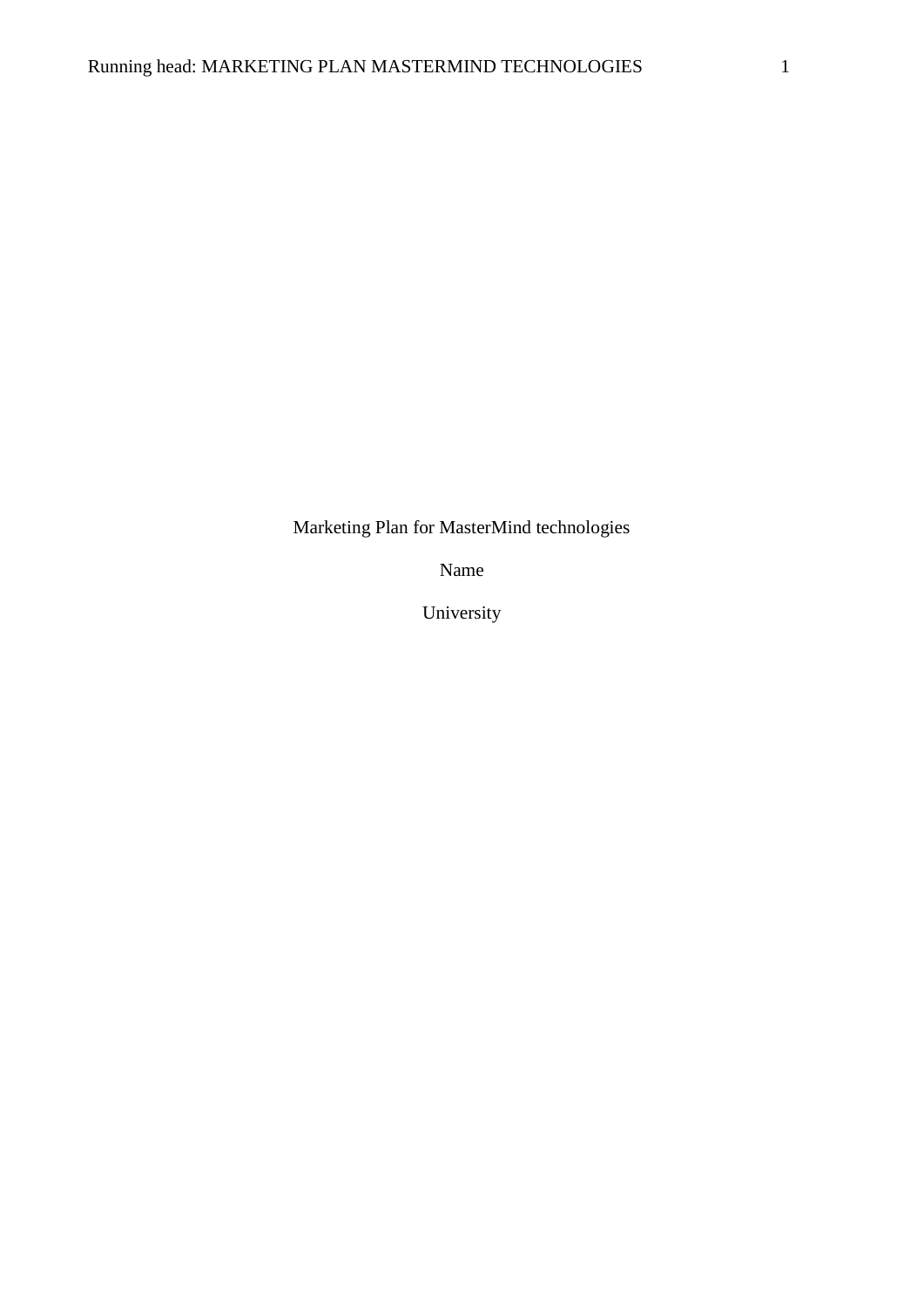## **Marketing Plan for MasterMind Technologies**

## **Brand Strategy**

When starting up a company is a primary key to have strategies on branding. Branding is the way of identification and gives an enterprise a competitive edge on the market (Whatley, n.d.). Establishing a stable and noticeable brand is the success of any business enterprise. Mastermind, a company that deals with assembling of computers and distribution has employed different strategies in generating market and expanding its distribution territory. Among the strategies deployed include; making of the distribution territory and expansion into new markets, verbal and visual communication and different advertisement strategies. Same companies might provide same services but the competition lies with the packaging strategy and customer satisfaction, which also boots the domination of a brand in any market sector. MasterMind has tried the level best to be the leading distributor by maintaining a close contact with the customer effective customer care service. Also advertisements, promotions and campaigns have helped the company in promoting its brand.

### **Brand Name**

The name "MasterMind Technologies" suggests the underlying principle of the business which translates to intellectual outstanding, organized, coordinated and wellplanned. Also the general term "Technologies" enables the company to offer wide range of services apart from just assembling and distribution. A customer coming for one service ends up doing everything at a central location which guarantees efficiency.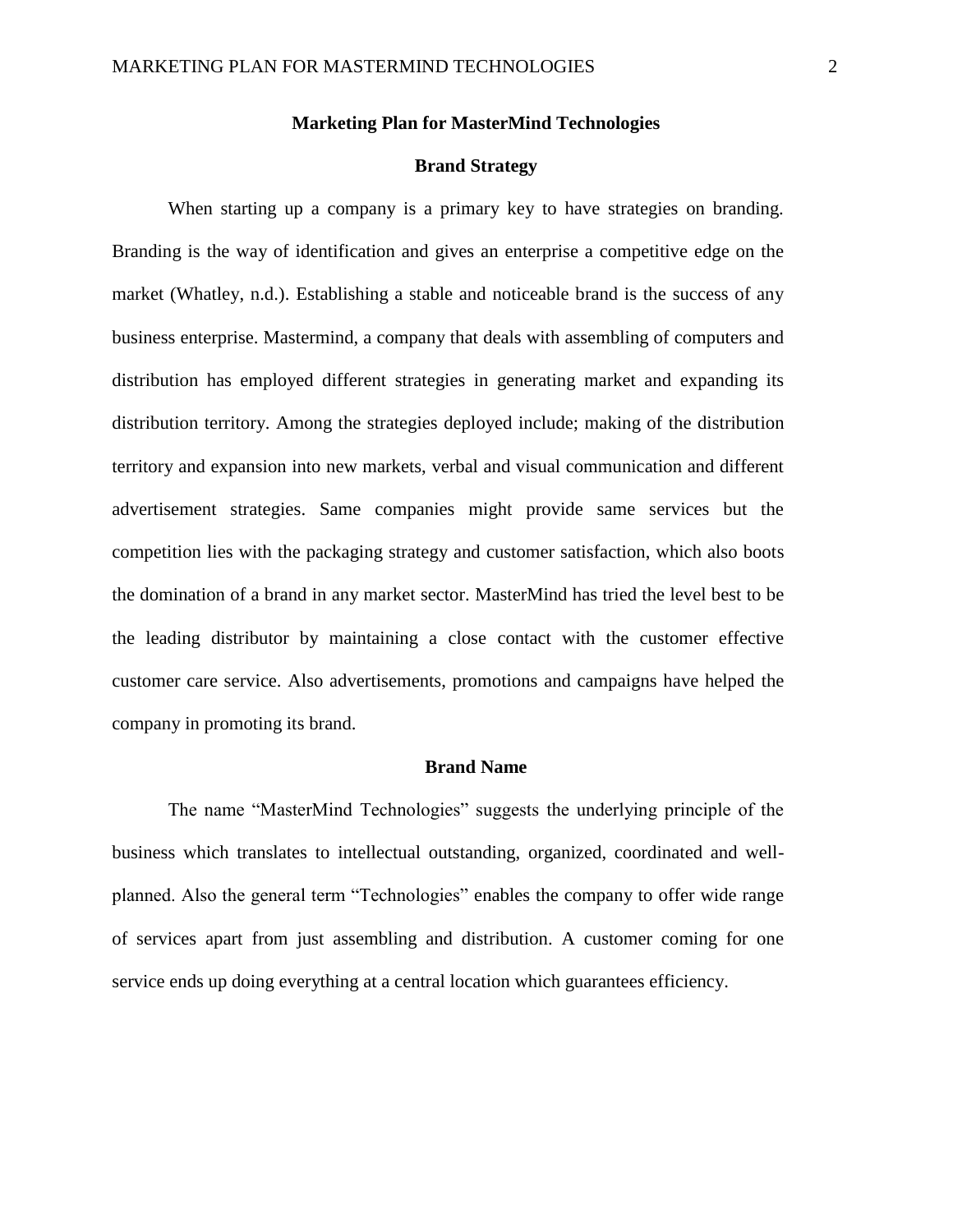### **Logo and Slogan**

MasterMind log has a unique design consisting of computer accessories, well assembled information technology devices, and servicing symbols. This gives the customer a clear picture of the business circle of the company. Accessories and servicing portrays the in house services while the computers reflect the complete product. The slogan "Complete, reliable Solution" simplifies the customization of any hardware into a business, home and multipurpose computers, giving the customer an overview of the expected results.

## **Brand Extension**

Branding extension serves to increase the market territory by joining with other companies like, Dell, Toshiba and HP to assemble a branded computer that serves the e=intended purpose. Purchasing a branded computer would be expensive to some customers but having parts integrated to serve the purpose cuts down the cost of acquisition.

#### **Marketing Strategy**

Marketing strategy and planning in any company serves to coming up with ways of approaching the customer. This must be coupled with the customer service plan and satisfaction. MasterMind faces competition from different distribution and reseller companies in the region, which creates, need to have a strategy on how to increase sales and acquire more customers. Developing and maintaining a market is a continuous process that needs planning for the success on an enterprise. Different strategies have been deployed to experience more customer and maximize sales.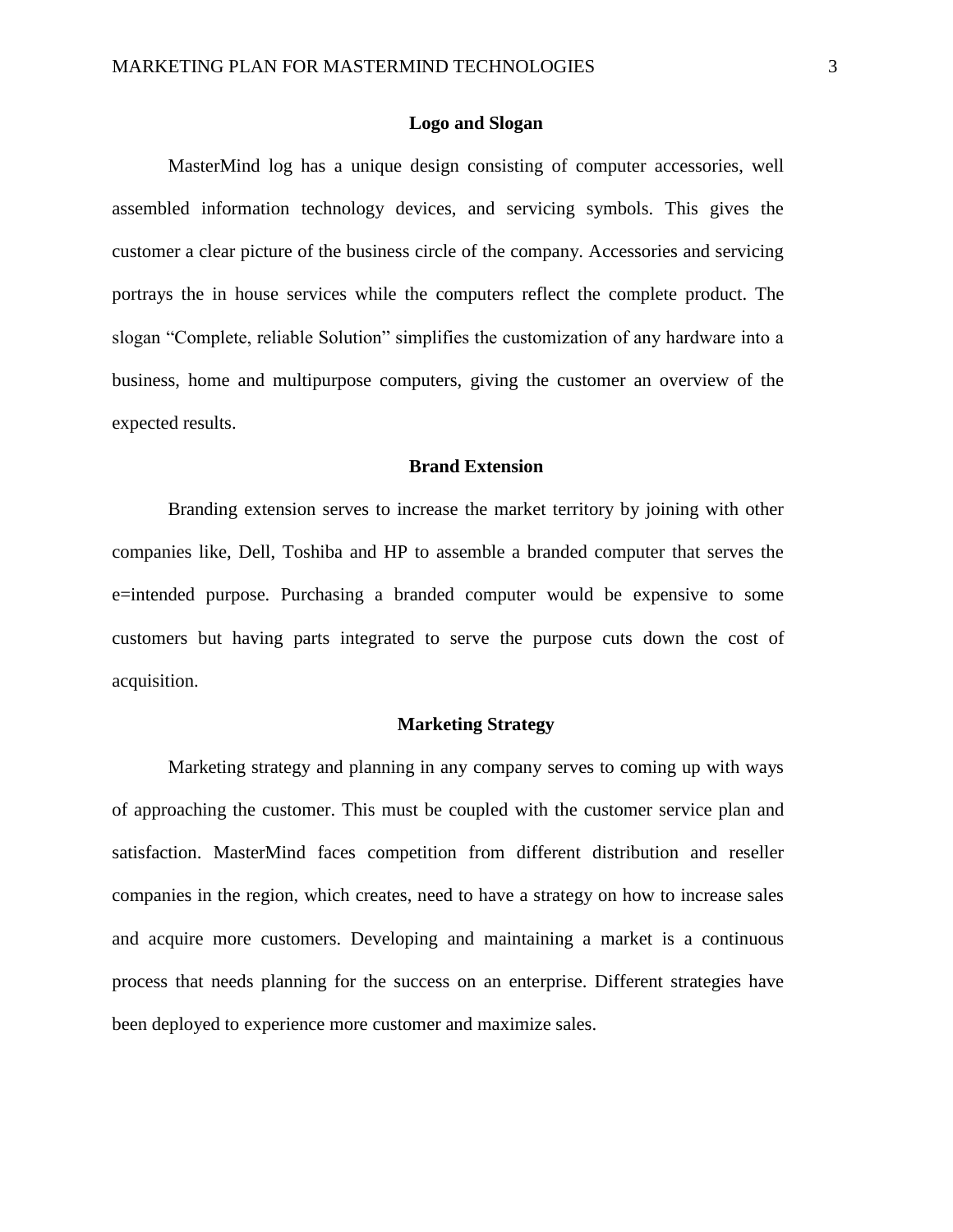## **Partnership**

Being an assembly and distribution company, MasterMind has come up with a way of pushing its marketing campaigns by collaborating with well-established computer companies like HP, Accer, Toshiba, Dell and many others. The advantage of this over other companies is the proof of genuine parts from the partner companies. This has created impression to the customers that there less difference in having an assembled device and purchasing a new one for a preferred company.

Partnership is a strategy that has worked even for startup companies due to the advantage of delivering better products from an already established dealer. The approach is cheap compared to acquisition and generates faster success due to exposure and introduction to new market audience.

### **Generation of User Requirements**

MasterMind Technologies has adapted an approach of competing where by the try to understand the business requirement of a customer and come up with stable solution. This ranges from free consultation by customers and generation of the expected specification for the computer machines. A customer therefore does not need to be an expert in the area of computing to decide the best solution to his/her business.

#### **Collaboration with Successful stakeholders**

The way to acquiring new customer is to collaborate with existing experts who have limited resources to deliver full solution. This teamwork helps MasterMind to access customers from different territories and perspectives. The information shared by these external outsourced minds helps so much in understanding the existing untapped opportunities and marking the sales territories.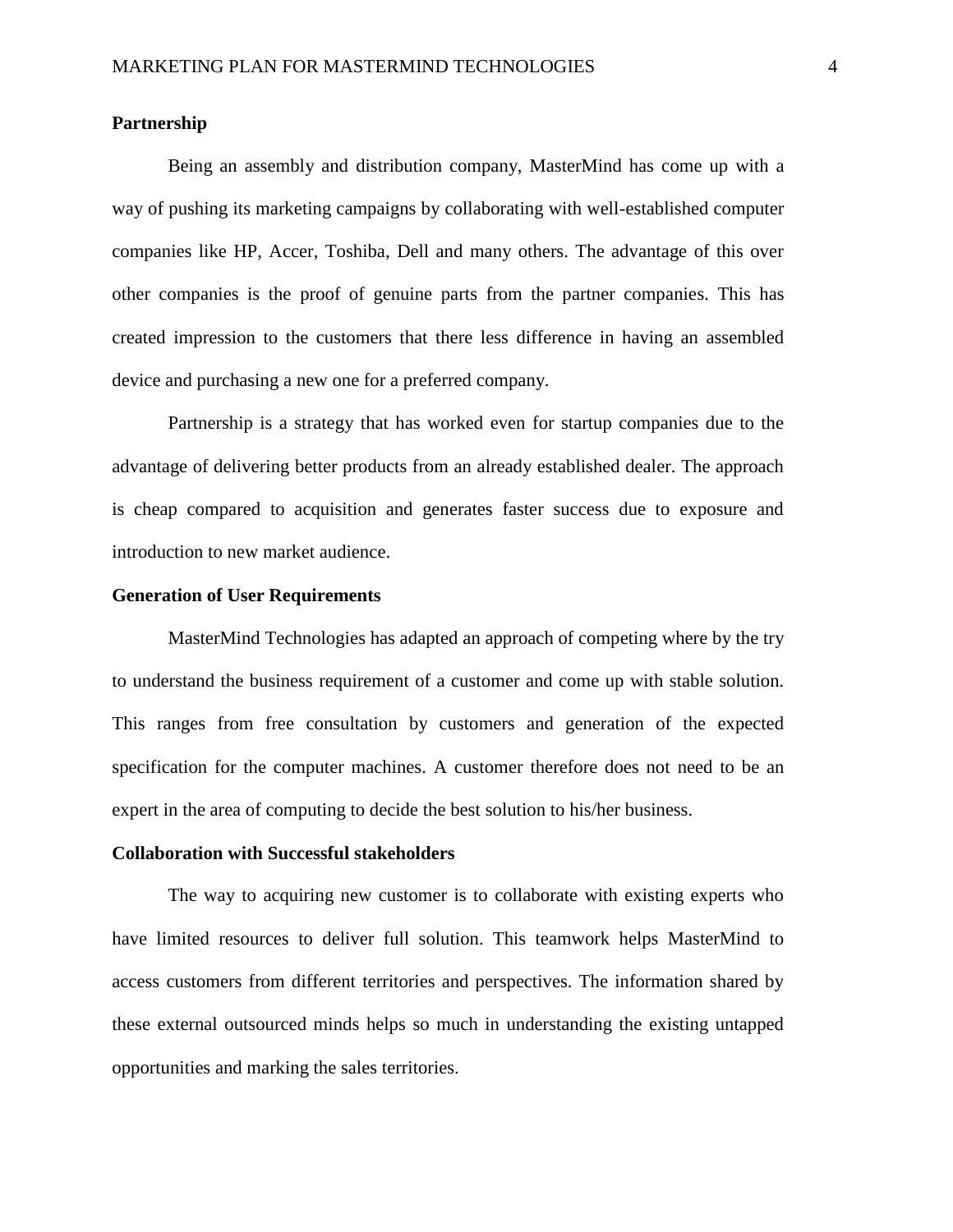## **Marketing Mix Tactics**

MasterMind adapted a marketing mix tactic that involves having different offerings in one bundle. The first component of this is analyzing the product to offer, branding, and packaging. This was in line with understanding the tricks on how to make the products the best on the market. Another mix is having a low cost model where the pricing is lowered while maintaining a low operational cost. The customers experiencing simple and well-packaged services at affordable costs achieve this. The positioning of the market place is also an added advantage to the enterprise. The company has managed to distribute stores and service center in different locations, which has improved the accessibility of customers. Promotions of the products have also been a key marketing and competing strategy where seasonally the company has offers for free servicing to customers and free delivery. Apart from selling and offering good services, another factor that attracts customer is the environmental setup of the business, which contributes so much to the security of the customer. MasterMind has achieved this by situating their retail stores and service centers in the central business district hence accessibility.

#### **Advertising Strategy**

The current commerce marketing is internet marketing commonly known, as digital marketing has been a success to a number of companies (Faisal, 2016). MasterMind has adopted different approach of marketing by using social media, which is now being used by a good number of populations across the world. Social media is now being used as the main tool for product awareness and marketing. MasterMind uses Facebook and Twitter to advertise and reach customers.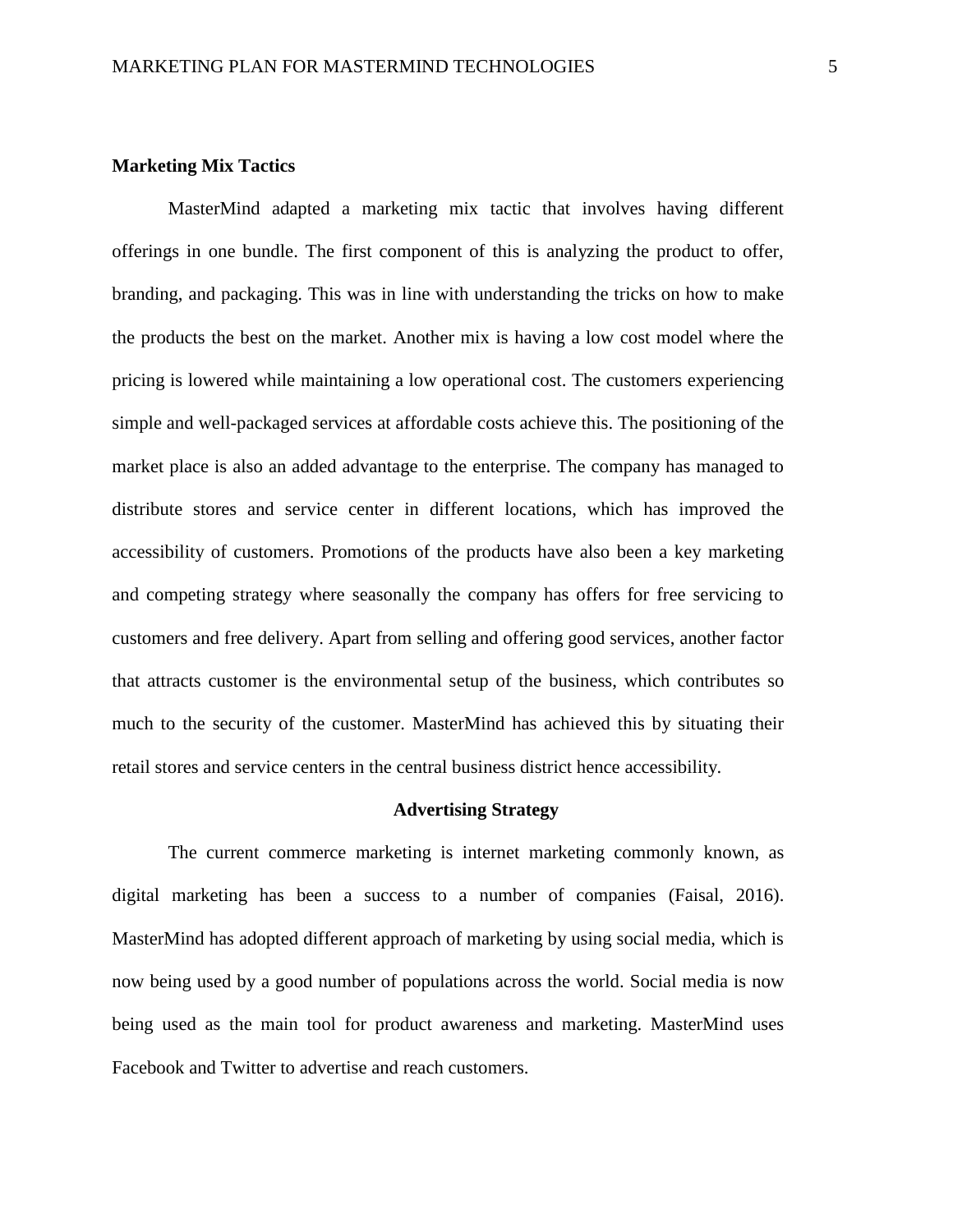Using facebook is a powerful way of advertising where there is a company's page which various people can access and like. Comments about the customer service satisfaction will be posted and other potential customers are able to view and try it. Also having podcasts on the internet and linking to the company's facebook page is a better strategy.

Twitter has also become the easiest way of getting first hand news about companies and products. Creating hashtags on twitter on generation of new product or service is away of reaching customers from different points. Using social media to advertise will help the company cut down on costs and improve productivity. Twitter is free for every user while websites and other media are payable upon subscription. The amount of money spends on advertising over radio and television could be used to extend the number of public relation people to help in advertising over twitter and facebook. Although there will still be need to use other communication media for advertisement such as billboards, radio, television and campaigns.

#### **Integrated Marketing Communication**

The concept of integrated marketing involves linking all the communication forms and messaging together in order to improve the advertisement strategy of a company. The concept is based on harmonizing every marketing strategy into a central system. The tools used to market the product works together in ensuring the c=visibility of a brand (Finne & Grönroos, 2009).

MasterMind will be using market mix to promote the advertisement and reaching customers. This market mix will involve horizontal integration where all the business functions are highlighted in the advertisement through social media and other platforms.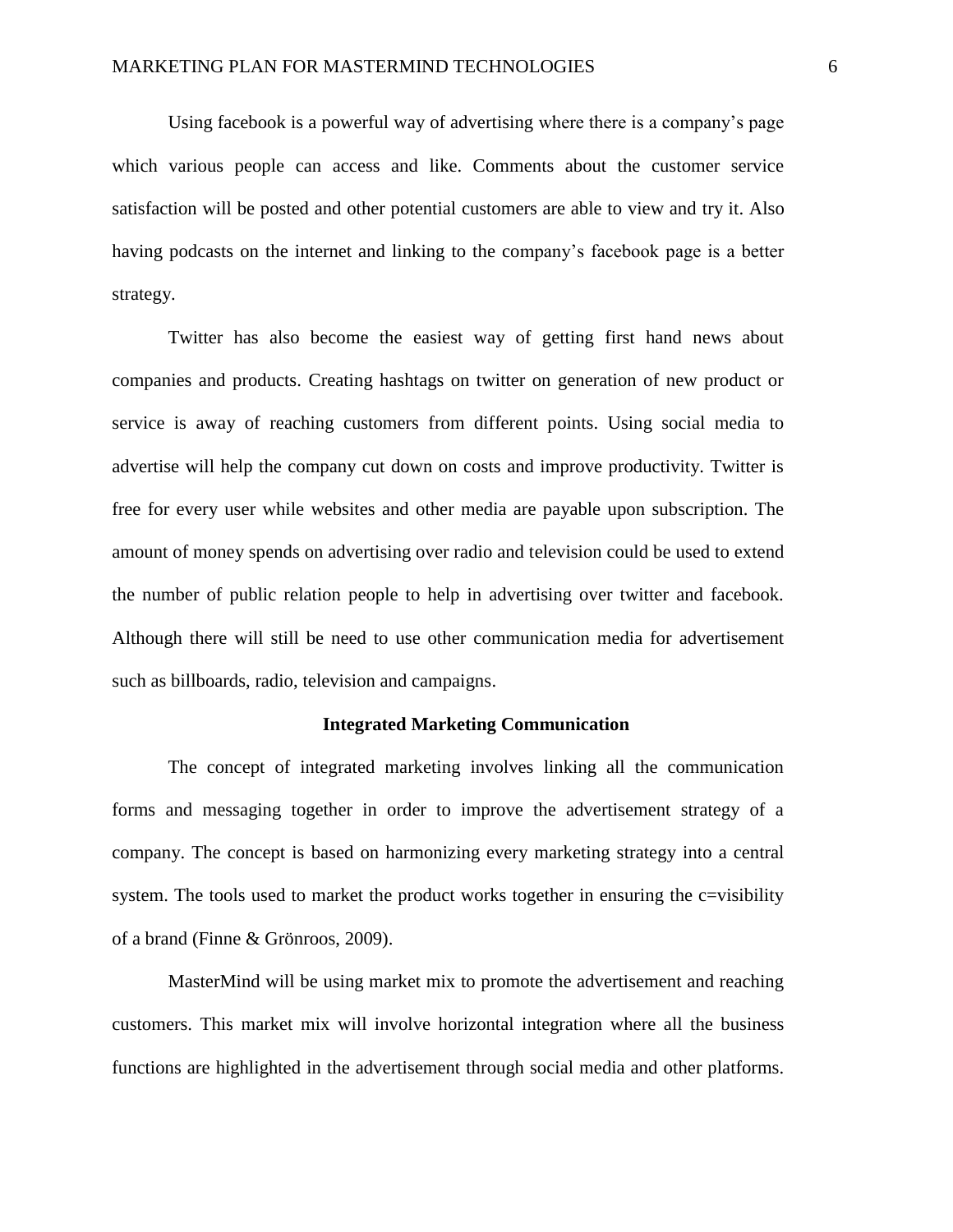Different departments will have to make the most out of emails and social messaging to make an impact in the marketing of the company. The objectives of the company will also have support from the communication objectives. The internal integration of the company will also be key in this approach where all staff will be informed of any development towards the visibility of the company. Development of new billboards and advertisement materials will have to be in such a way that it highlights the key partners and stakeholders.

There will also be external integration where all the partners and public relation companies will be involved in delivering the best solution on the market. This process will involve a lot of effort but creates the best competitive advantage, propagates high returns on the profit and boosts sales by a noticeable percentage. The IMC will also wrap communication around customers and direct them through the different stages of acquiring products from the company.